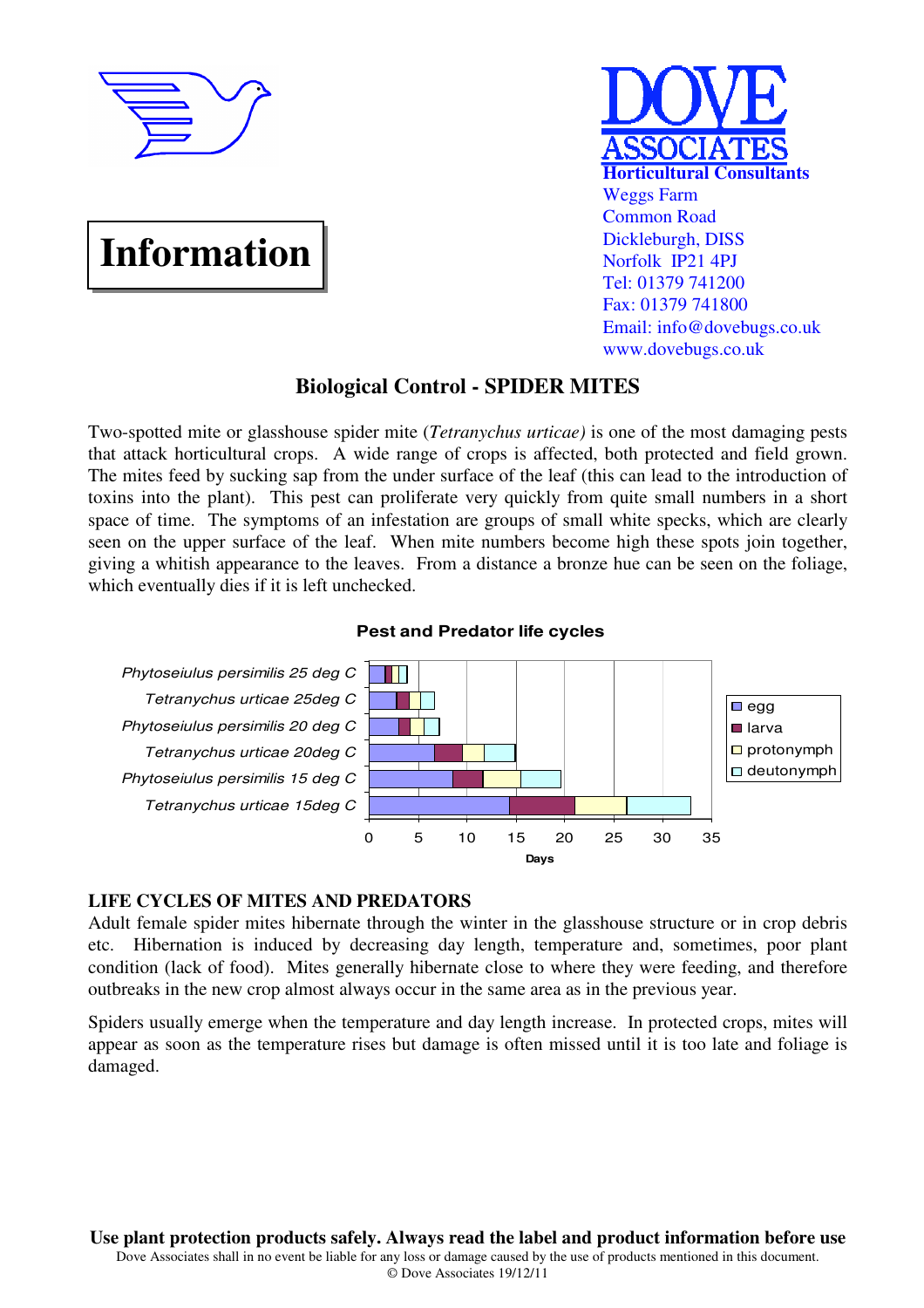There are 5 developmental stages: egg, larva, two nymphal stages and the adult. Fertilised eggs produce females unfertilised eggs produce males. The duration of the life cycle is very dependent on temperature and varies between 14 and 30 days. At 18°C it is 21 days and at 21°C it is 15 days. Hot, dry periods encourage infestation. Monitor crops coming onto the nursery to reduce introduction of infection from external sources. Preventing a crop from becoming stressed (high levels of nitrogen are associated with a mite attack) is very important to prevent a range of problems from developing. Watering at the correct times of the day and using an appropriate irrigation system for the crop will significantly reduce the risk. If you know you have an infested crop, look at it at the end of a nursery crop check to reduce its spread into other areas. Mites can be carried on wind currents, on infested plant material relocated onto other benches during propagation or on staff. Tetranychid mites are easy to dislodge from a leaf when a branch is vigorously shaken onto a white sheet of paper.

When a population is high, pregnant females generally gravitate towards the plant tips to try and disperse along a chain of mites or using physical methods such as crawling along crop wires into a new area.

## **BIOLOGICAL CONTROL AGENTS**

*Phytoseiulus persimilis* is used to control spider mites in many parts of the world. Although it was first developed for use on cucumbers it is now used on a range of vegetables, fruit and ornamental crops. The predatory mite feeds only on spider mites (larva and egg stage) and is capable of devouring large numbers. *Phytoseiulus* are quite mobile but they will not move from areas where spider mites are present to search for new outbreaks.

This means that predators must be added to each new outbreak of spider as it occurs and on large individual pots some means of bridging the gaps for the mites to roam such as white fleece is necessary. *Phytoseiulus* can multiply faster than spider mite, but only at higher temperatures.

At low humidity levels, *Phytoseiulus* will tend to move down into the crop canopy, especially during midday. Often tall crops can be damaged with mites at the top but kept clean on the lower foliage.

*Feltiella acarisuga* is a naturally occurring predatory midge. It is capable of locating patches of spider mite from a single release site. This has a significant benefit over *Phytoseiulus,* which although a good predator, is less mobile. The adult female midges lay their eggs amongst the spider mite colonies and the resulting larvae prey on all stages of the spider mite. *Feltiella* form white cocoons when they pupate providing an easy assessment of how well they are establishing. The pupa is formed inside a white cocoon 1 to 1.5 mm long. The cocoon is spun onto a leaf often on the lower surface near to a vein. The pupa itself is pinky white but becomes yellow and darker as it develops.

In optimum conditions, when fully grown, they are 1.7 - 1.9 mm in length and 0.4 mm in diameter. *Feltiella* take 2 weeks to complete a generation. Only the larval stages are predacious with a single larva able to suck out an egg of a spider mite in 2 - 3 minutes and an adult in 30 - 60 minutes. Up to 30 individuals (eggs, larvae and adults) may be consumed in a day.

*Amblyseius californicus* is a predatory mite that works well at higher temperatures. It can persist for longer than *Phytoseiulus* in hot, dry atmospheres and where spider mite densities are low but does not lay as many eggs or hunt as actively for prey. These mites can move to the top of an infested plant thus giving a good combination of control with the *Phytoseiulus*.